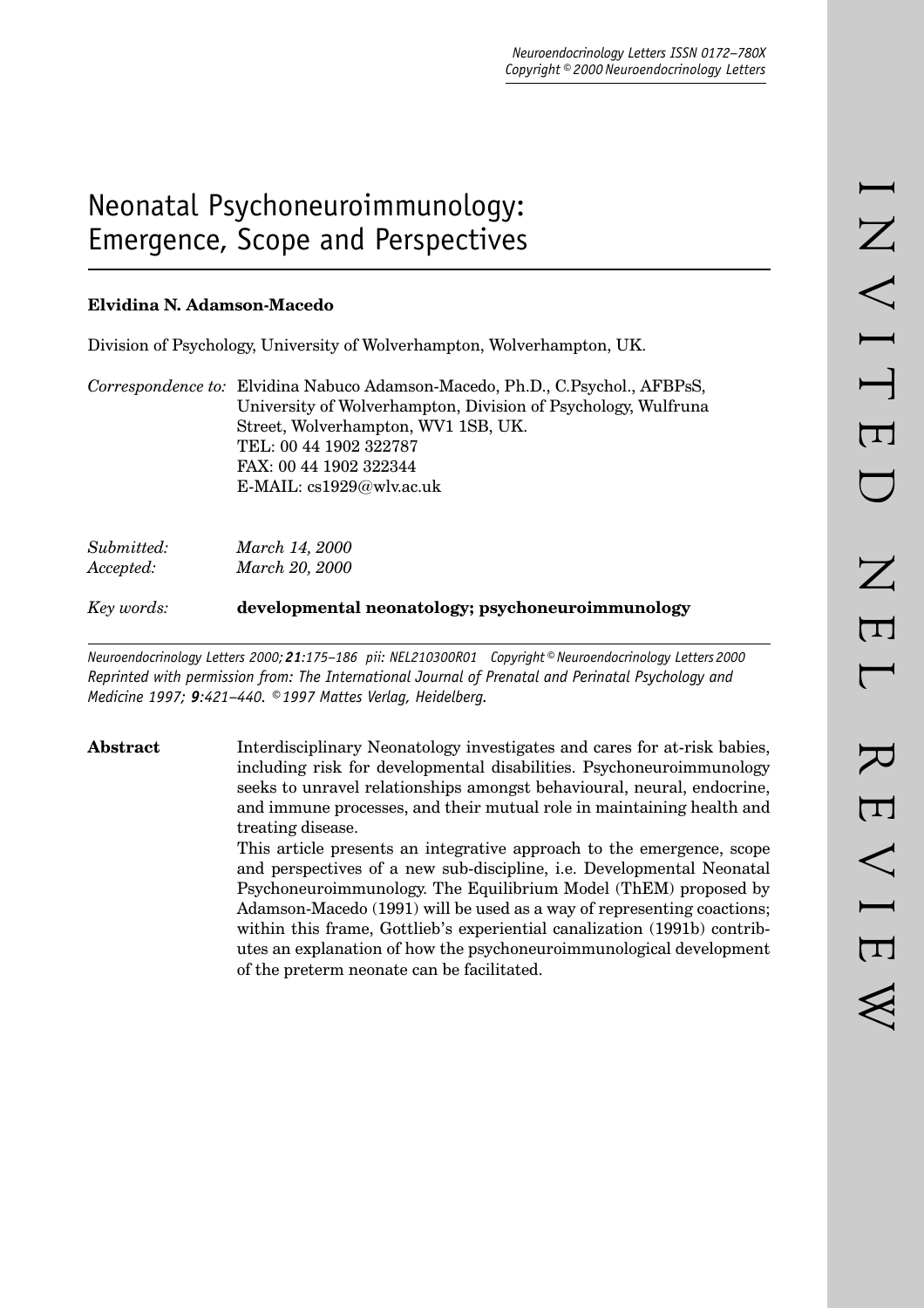## **Introduction**

As a sub-discipline of Medicine, Neonatology investigates and cares for at-risk babies, including risk for developmental disabilities; it has increasingly become interdisciplinary. Being born too early, and sometimes too small, is a stressful life event, and it can be predicted that prematurity results in distress to the infant, the parents and the caregivers (McIntosh 1989).

The experiences of the neonate in intensive care can also be painful and this has become a focus of considerable research; studies have been accumulating which indicate that the neonate is capable of displaying reliable non-verbal responses to painful stimuli (Grunau et al. 1990; Craig et al. 1993; Sparshott 1989). Other studies have reported possible impairments of the immune and endocrine systems where pain has not been treated (Aynsley-Green et al. 1985; Anand 1987, 1990). Wolke (1987) has also discussed the detrimental developmental effects of neonatal intensive care on preterm infants.

Despite the successes of both medical and environmental advances in controlling infection in the newborn baby, Neonatal Units continue as stressful environments and infection continues to cause neonatal mortality. Infections in general, and particularly gut infections such as necrotizing enterocolitis (NEC), as well as severe neonatal complications such as asphyxia, respiratory distress syndrome (RDS), cerebral haemorrhage, and cardiac failure are frequently associated with impairment of the immune systems of neonates. Such impairments have been reported, examples being Wright et al. (1975) and Shigeoka et al. (1981).

That the environments of preterm infants are highly stressful is well documented and such neonates, albeit resilient, are prone to infections which may compromise growth, development, well-being and survival. As Whitelaw (1990) pointed out "Despite the continued development of new antibiotics with increased ranges of activity and spiralling prices, sepsis—either acquired from the mother intrapartum or acquired nosocomially from invasive procedures—remains a serious problem in preterm infants … infants born at less than 32 weeks' gestation have clinically important immunoglobulin deficiency..." (p. 347). The author reported on 4 randomised trials using Immunoglobulin G (IgG) replacement intravenously in preterm infants at risk of sepsis. Two of out of those four trials provided evidence that such prophylaxis could reduce septicaemia in infants weighing  $< 1500 g$ .

Haque et al. (1988) reported on the use of IgMenriched intravenous immunoglobulin (5 mL/kg/d) therapy in a group of preterm infants with their first episode of neonatal sepsis in conjunction with antibiotics; the immunotherapy consisted of 250 mg of protein, 30 mg of IgM, 30 mg of Immunoglobulina A (IgA), and 190 mg of IgG. Mortality in this group was  $3.3\%$  (1/30) against  $20\%$  (6/30) in the control group which received only antibiotic therapy.

It is known that IgA is the second most abundant Ig in serum and is the predominant one in the gastrointestinal and respiratory tracts and in human colostrum and breast milk. Secretory IgA seems to be uniquely suited for functioning in the secretions of the respiratory and gastrointestinal tracts. Albeit controversial, studies are showing that secretory immunoglobulin A (sIgA) can be isolated as early as three days after birth (Friedman et al. 1993).

The acknowledgment by the medical profession that very preterm infants have a pronounced, prolonged deficiency of immunoglobulin thereby putting them at increased risk of bacterial sepsis is encouraging. Further encouragement is drawn from the literature on Developmental Comparative Immunology which analyses the shift in the 1950s towards a more satisfactory definition of immunity by Burnet, i.e. "the distinction by the body between self and nonself" rather than only seeing immunity as the resistance of the body to disease. As Ratcliffe (1989) pointed out "…the folly is apparent of examining immunity in isolation and not taking into account its interaction with other systems of the body, as well as the influence of environmental factors such as stress. Understanding the relationships between the various organic and psychological systems of the preterm infant is, however, uncharted waters to all professionals involved in the care of such vulnerable yet resilient population."

New propositions which challenge established beliefs are always controversial if not side lined. However, as O'Leary pointed out the evidence that emotional factors are related to immune function has been accumulating for some years but in adults; studies investigating the psychoneuroimmunologic (PNI) relationships in children is almost non-existent (1991, 1990).

Developmental psychoneuroimmunology, as a new interdisciplinary field, is presently opening new avenues of enquiry within which Psychology can make an important contribution. The emergent discipline seeks to understand the complex interrelationships of behavioural, neural, endocrine, and immune processes, and their consequential role in the maintenance of health and treatment of disease. Scientific investigations which accept that the preterm infant is a self-regulating and coactive being and seek to unravel such relationships as occur whilst the preterms are lying in their incubators are beginning to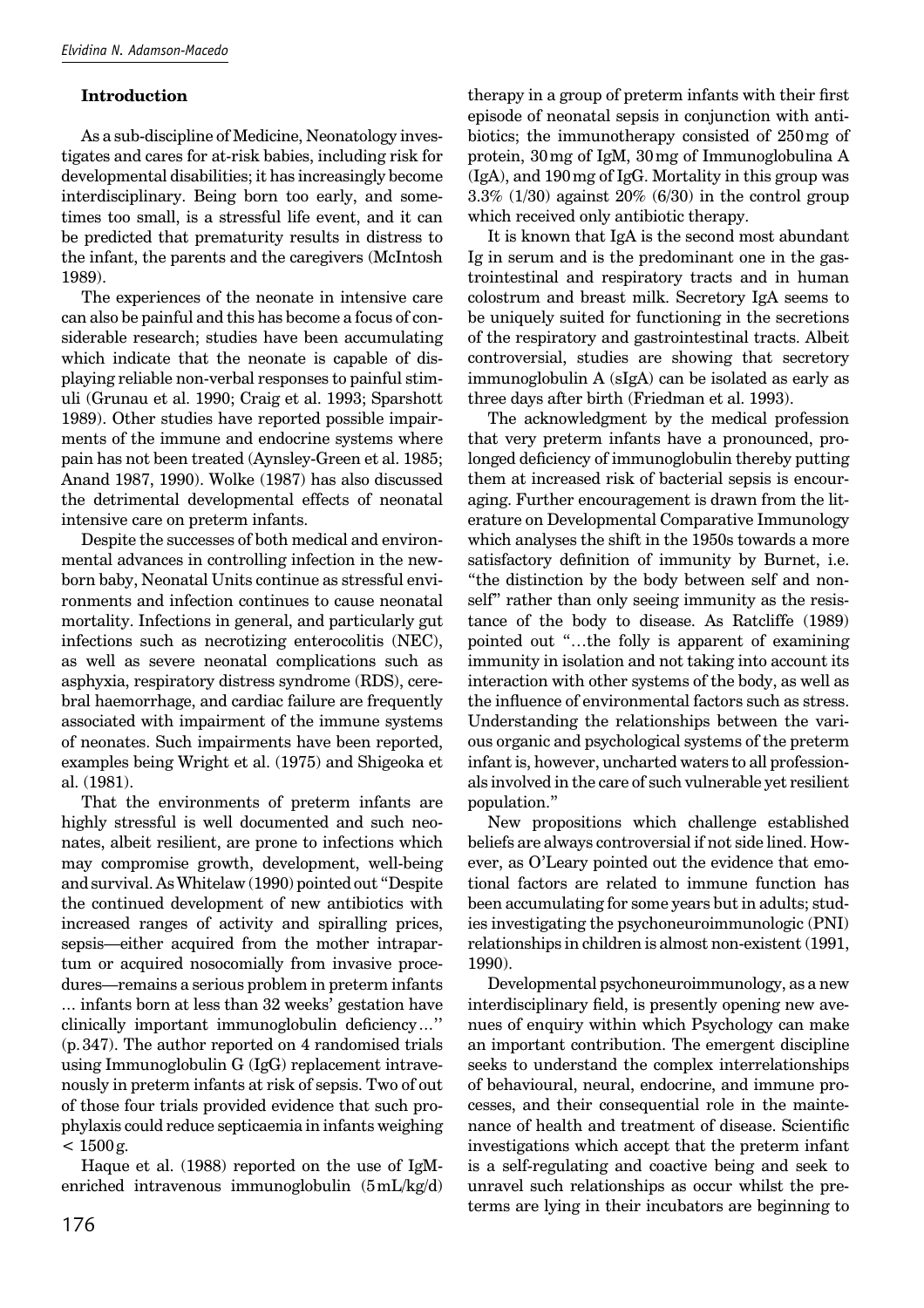appear (Adamson-Macedo 1996a; Hayes et al. 1996).

A century ago, Preyer (1888) emphasised that the fundamental activities of the mind, as they later become manifest, do originate before birth; this approach remains uncontested and Karmiloff-Smith (1995) recently stated "Cognitive development starts in the womb. During the final 3 months of intrauterine life, the foetus is capable of extracting invariant patterns across the complex auditory input that is filtered through the amniotic fluid". From the second trimester of pregnancy until three years of age, the brain itself is vulnerable (physically and behaviourally) to environmental modifications (Gupta 1989).

For any developmental age, evidence continues to accumulate that the time spent in the womb is critical for normal development and function of the mind. In preterm cases, the abrupt interruption of womb experiences can be terminal for a few, whereas for others their normal rate of growth and development can be jeopardised. The recent emergence of Neonatal Psychology (Adamson-Macedo 1996b, 1997) indicates that the time has come for psychology to make an effective contribution to both the theory and the care of the preterm neonate.

This paper presents an integrative approach in order to explain the emergence, scope and perspectives of a new sub-discipline, i.e. Developmental Neonatal Psychoneuroimmunology. **T**he **E**quilibrium **M**odel (**T**h**EM**), which was proposed and modified by Adamson-Macedo (1991), will be used as a way of representing coactions; within this frame, Gottlieb's experiential canalization (1991b) contributes explanation of how the psychoneuroimmunological development of the preterm neonate may be *facilitated*.

#### **Emergence**

During the past decade, developmental psychology has witnessed a renaissance of interest in the study of the relations between genes and behaviour. Corresponding system analysis in developmental psychology includes rationales and theories which have been called ecological (Bronfenbrenner 1979), transactional (Dewey and Bentley 1949; Sameroff 1983), contextual (Lerner and Kaufman 1985), interactive (Johnston 1987; Magnusson 1988), probabilistic epigenetic (Gottlieb 1970, 1992), individual-sociological (Valsiner 1987), and structural-behavioural (Horowitz 1987).

As defined by Gottlieb, epigenesis is probabilistic, and his particular system view of development sees the individual as an "emergent, coactional, hierarchical system." This definition of epigenesis declares that "individual development is characterized by an increase of complexity of organization, i.e. the emergence of new structural and functional properties and competencies—at all levels of analysis (molecular, subcellular, cellular, organismic) as a consequence of horizontal and vertical coactions among its parts, including organism—environment coactions (Gottlieb 1992 op cit.).

Horizontal coactions are those which occur at the same level, e.g,. gene to gene, cell to cell; vertical coactions occur at different levels, e.g., gene-cytoplasm, behavioural activity-nervous system, and are reciprocal in that they can influence each other in either direction. Thus the sensory experience of a developing organism affects the differentiation of its nerve cells such as that the more experience produces the more differentiation and vice-versa. The more highlydifferentiated nervous system permits a greater degree of behavioural competency and the less differentiated nervous system permits a lesser degree of behavioural competency.

Following William James definition of Psychology and Gottlieb's system approach to development, Adamson-Macedo (1996b) defined Neonatal Psychology as "the scientific study of the phenomena of mental life and the behaviour of the preterm neonate as an emergent, coactional, hierarchical system."

The preterm infant is here viewed as a functioning interactive organism which implie that she has self-regulatory abilities. Self-regulation is a "dynamic process of adaptive functioning operating through a large number of individually distinct mechanisms which may be hierarchically arranged or classified" (Walcher and Peters 1971, pp. 232). This dynamic process of adaptive functioning occurs amongst the various systems (e.g. Gottlieb 1993) of the infant born too early.

Adaptive change ranges from self-regulation at the cellular level (Rosenzweig 1971) to issues of child/care-giver communications; thus Krauss (1971) recognised that self-regulatory principles are general characteristics common from the genome up to psychological behaviors and "… to be found in both organic and cognitive behaviors." Other relevant viewpoints are those of Greenspan (1979) on self-regulation relating to structure, Vygotsky (1962, 1978) on function, Gedo (1979) on developmental aim for a particular phase, Lichtenberg (1983) and Stern (1985) on relational processes, and Emde (1988) on biopsychological principles.

Self-regulatory constructs are now being used in many sub-disciplines of Psychology, e.g., health psychology/behavioural medicine, and experimental psychology. However, interest in seeking to unravel relationships amongst the various organic and psy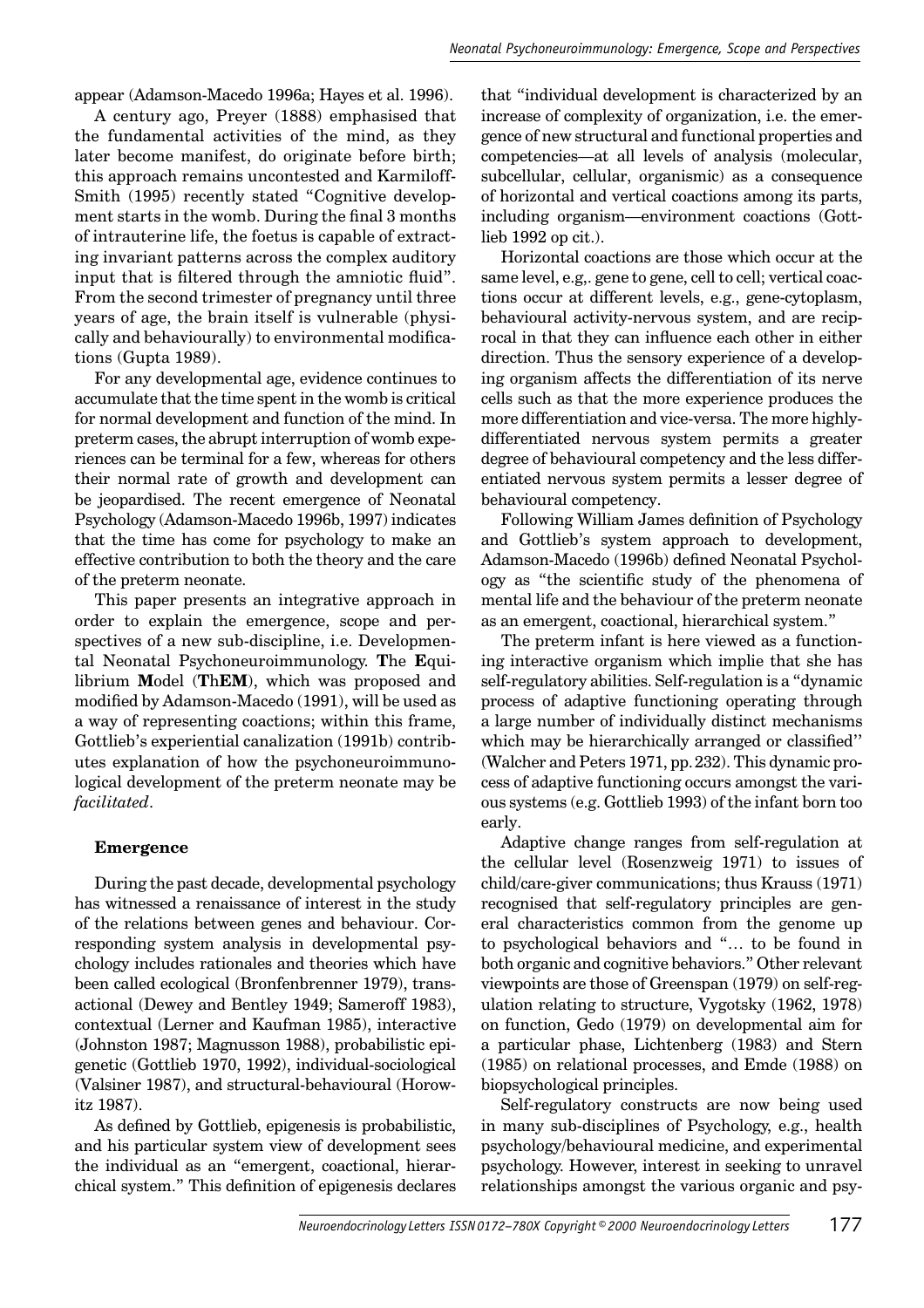chological systems is not new; the literature yields several examples of both animal and human studies, which sought to elucidate, e.g. the role of early sensory stimulation on self-regulation, or lack of the same.

## **Scope**

For the past 5 decades many comparative studies have tried to investigate the role of environmental factors, e.g. sensory stimulation on self-regulation.

Both animal and human studies have attempted to elucidate the role of early stimulation on self-regulation; for the purpose of presenting the scope of the emergent sub-discipline of neonatal psychoneuroimmunology, the following selection concentrates on handling, tactile-kinaesthetic, and tactile modes of stimulation only. This investigative route has provided major evidence, since tactile sensibility is present in the foetus as early as 7.5 weeks gestational age (Hooker 1969); this category moreover is the one to which the author's own work consistently belongs.

## *Animal Studies*

In the 1950s and 1960s, Levine, Denenberg and associates used handling as the medium for investigating the consequences of such stimulation in infancy. 'Handling' was defined as simply placing the pups separately into a can containing shavings and leaving them alone for 3 minutes; they were then placed back onto the tray which belonged to the maternity cage. The young pups were not fondled or caressed during their manipulation, and the amount of touching which they received was minimal.

Levine et al. established behavioural factors, e.g. avoidance learning, discrimination learning, exploratory behavior and physiological changes; the last included body weight, resistance to leukemia virus, and ability to survive terminal stress (see Denenberg 1967, 1969; Levine 1962; Newton and Levine 1968). These various authors concluded that the emotional reactivity, or 'emotionality', of rats was significantly reduced by these early handling experiences.

This was followed by enquiry into the existence, or not, of any correlated changes at the physiological level. They anticipated that changes in emotional reactivity would implicate the adrenal gland, and ultimately, the complete hypothalamic-pituitary-adrenal axis. Levine and Denenberg were able to demonstrate that animals handled in infancy gave a significantly lower adrenocortical response to mild novel stimuli than non-handled controls, whilst a greater corticosterone response appeared to a distinctly noxious stimulus such as electric shock. A relationship exists between behavioural measures of emotional reactivity and the response of the adrenal cortex, and an analogy suggests that corticosterone might be involved in mediating the effects of stimulation in infancy.

In 1979, Evoniuk and colleagues suggested an enzymatic-hormonal mechanism as the mediator of physical benefits associated with tactile programmes. More recently Schanberg and Field (1987) found that the release of growth hormone and protein in rat pups are regulated by a specific form of tactile stimulation, i.e., brush stroking.

# *Human Studies*

Scott and Richards (1979) found that an increase in growth rate of preterm infants by using a simple enhancement of the baby's environment, known as 'nursing the baby with lambswool.' Speculation regarding the mediators was that babies were calmer than their control counterparts, and hence the release of stress hormones could have been less.

Rausch (1981) suggested that increased fluid intake would account for greater weight gain in infants given supplemental tactile stimulation, but others, e.g., Scafidi et al. (1990), did not find such a link.

Amongst other results, Macedo (1984) found that preterms increased their growth rate as a consequence of tactile stimulation, the medium in this case being a unimodal (gentle/*light* stroking only) procedure. At that time, two mediators were postulated:

- (i) that systematic gentle and *light* stroking affects the infants' metabolism indirectly through glandular action and hormones, or by cortical or subcortical loci acting through the hypothalamus and in the adenophypophesis. Stroking accelerates the synthesis and liberation of important hormones which promote growth [somatotropic (SH), adrenocorticotropic (ACTH) and the thyrotropic and gonadotropic (TSH)].
- (ii) Systematic gentle and light stroking affects digestion and fat absorption. Since the treated infants showed better performance in sucking, it was hypothesised that lingual lipase could be the catalyst of hydrolysis of dietary fat in the stomach. Hamosh (1983) reported on the function of lingual lipase in both digestion and fat absorption as of major importance in physiological and pathological conditions associated with pancreatic insufficiency, as occurs in prematurity.

Since the infants who received systematic gentle and *light* stroking appeared to be less susceptible to infection than their control counterparts, a new hypothesis was generated, i.e. stroking was decreas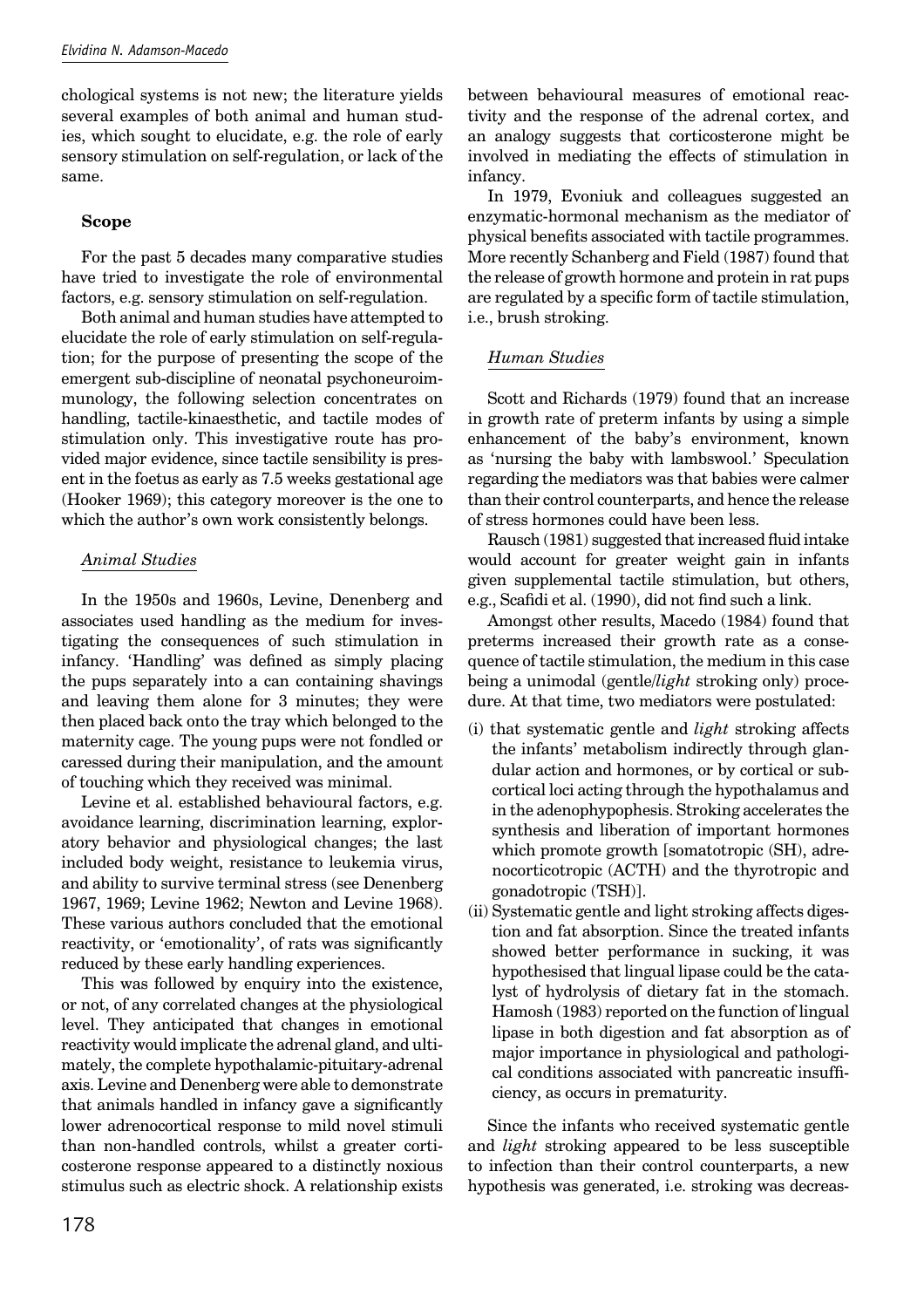ing the secretion of stress hormones and strengthening the immune system of infants born early.

More recently Acolet et al. (1993) found that cortisol concentrations decreased consistently after (their) particular tactile stimulation programme (massage). Massage programmes have an interpretative problem in that they involve a variety of intra-modal operations; within such overall stimuli it is not possible to determine the contribution of the individual physical operations, e.g. kneading, rubbing, stroking, and/or lifting of arms and legs. Adamson-Macedo and Attree (1994) have discussed the differences between massage and stroking.

De Roiste and Bushnell (1995) measured stomach lipase concentration, i.e. lingual and gastric lipase before and after tactile stimulation; they also measured gastric pH in order to determine the effect of tactile stimulation on hydrochloric acid (HCI) concentration. Overall results suggested that gentle/ *light* stroking improves gastro-intestinal functioning in preterms and that "better digestion and greater nutrient absorption is facilitated by stroking prior to feeds."

Hayes, Adamson-Macedo and Perera (1996) and Hayes (1966) using a counterbalanced pre-test/posttest design, measured secretory Immunoglobulin A (sIgA) of unstimulated saliva of very/extremely low birthweight ranging from  $0.65$  to  $1420g$  (Mean = 0.99 g; SD 0.02), thirty-five  $(M = 17; F = 18)$  ventilated preterm infants whilst lying alone in their incubators compared with when they received TAC-TIC therapy, version-3. Saliva samples were obtained very gently using a small sterile flexible plastic filament attached to a sterile 5 ml syringe.

An enzyme-linked immunosorbant assay ELISA, which was adapted from Atkinson et al. 1990, was used to ascertain secretory Immonoglobulin A (sIgA) concentrations; Sigma chemicals were used (Poole, Dorset, U.K.). All standards and samples were run in duplicate. Gestation age ranged from 25 to 30 weeks  $(Mean = 27; SD = 27)$ . Apgar Scores at 1 minute ranged from  $1-9$  (Mean = 5; SD = 2.4) and at 5 minutes from  $2-10$  (Mean = 8; SD = 2.3). Twenty-one (60%) were born by spontaneous vaginal delivery, eleven (31.4%) emergency caesarean section (EMCS) and three (18.5%) by elective caesarean section (ELCS).

Criteria for recruitment were as follows:

- \* birthweight  $< 1500 g$
- \* gestation age < 32 weeks
- mechanical ventilation required for a minimum of three days either continuous positive airways pressure (CPAP) via nasal prongs or endotracheal intubation and full mechanical ventilation (IPPV).
- less than seven days postnatal age

All infants received only intravenous parenteral nutrition (TPN). Thirty-one (88.5%) suffered respiratory distress syndrome. Thirty-three (94.4%) received surfactant therapy after delivery and twenty three (65.7%) received morphine as a sedative agent at the time of the study. There were 8 (22.8%) infants with confirmed cases of sepsis. A one-way repeated measures ANOVA indicated that sIgA concentrations  $(135$  sessions) were significantly higher after TAC-TIC therapy  $(F = 5.03; df = 1; p < 0.05)$  but not after spontaneous activities (129 sessions). The results suggest that beneficial vertical coactions i.e. the sensory nurturing *light* stroking or TAC-TIC and the secretory immune system, thereby facilitated the development of the immune system.

Smith and Taubman (1993) stated that saliva contains essentially no IgA at birth but secretory immune responses to oral and non-oral microbial antigens emerge early in life. Recent publication by Hanson et al. (1996) confirmed that "... serum IgA develops slowly, but secretory IgA antibodies, measured as Escherichia coli antibodies in saliva, can reach adult levels in only a few weeks under heavy microbial exposure … ."

The infants studied by Hayes were under stress. Stress and emotions have been known for some time to be associated with substantial physiological changes, including activation of the sympathetic adrenal-medullary (SAM) system, the hypothalamicpituitary-adrenocortical (HPAC) system, and other endocrine systems (see O'Leary 1990, p. 365). Frankenhauser 1983 described SAM and HPAC as the effort and distress systems, respectively.

Activation of the adrenocortical system often accompanies chronic stress; however changes in sIgA were observed and recorded only after 3 minutes of TAC-TIC; this short time may suggest that it is activating SAM. As O'Leary pointed out several mechanisms of sympathetic influence on immune function have been elucidated, e.g. the release of catecholamines. Adamson-Macedo and Carson (1997) suspect that it might be an opioid activation, i.e. beta-endorphin, which is released from the pituitary acting by decreasing the secretion of catecholamines.

Schanberg and Field (op. cit.) found that the release of growth hormone and protein in rat pups is regulated by a specific form of tactile stimulation, i.e. brush stroking, and that body weight was regulated by tactile-kinesthetic stimulation in human preterm neonates.

Although the studies above have been investigating the role of self-regulation on the various systems of animals and humans, the immune system of the preterm neonate has been one of which only recently has been attracting interest of health professionals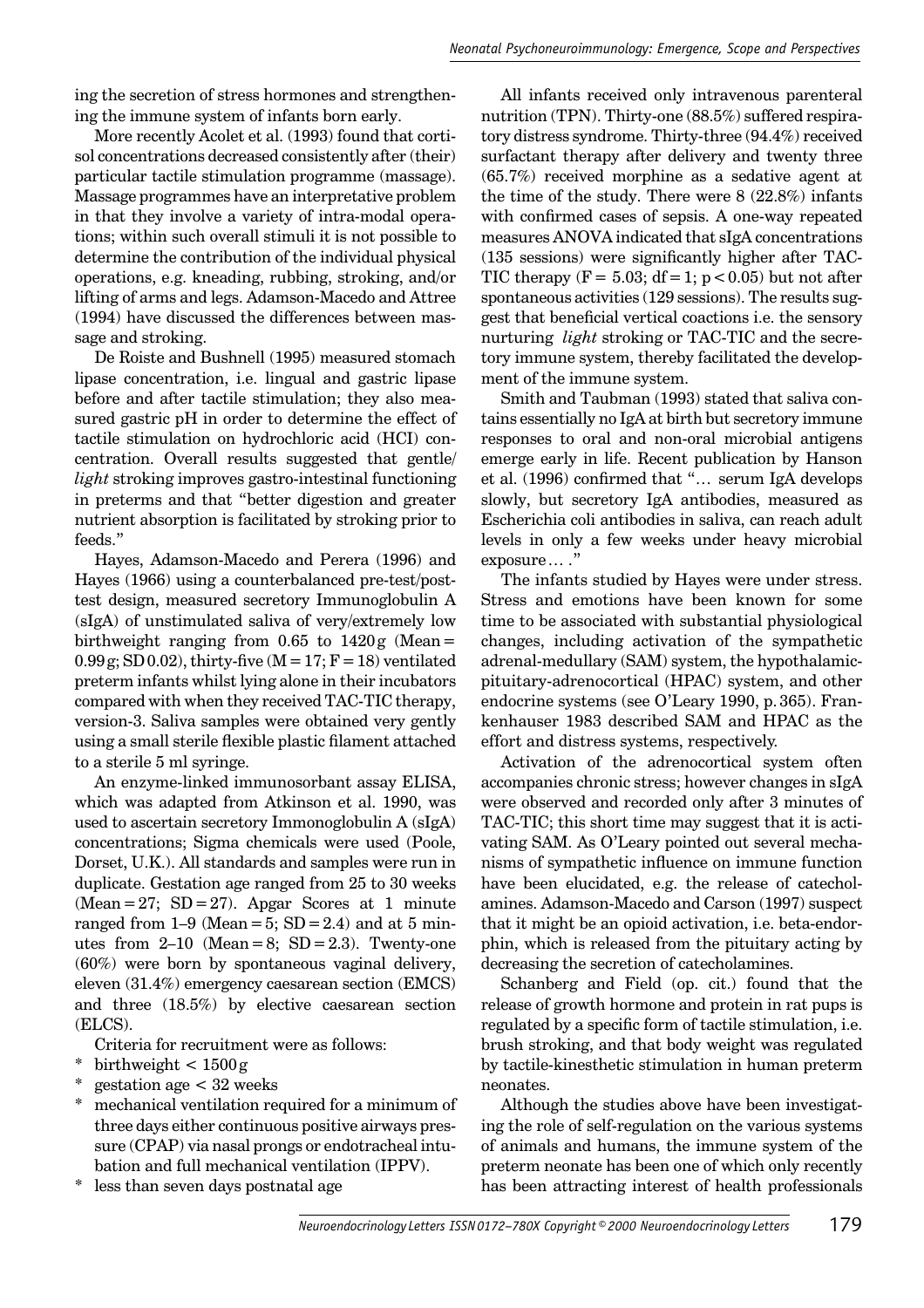including psychologists and health (developmental) psychologists particularly.

Scientific investigations directed towards unravelling the relationships of the various organic and psychological systems with the immune processes of the preterm neonate did not appear until recently (Hayes et al. 1996 and Adamson-Macedo 1996a op. cit.).

# **Perspectives**

Neonatal Psychoneuroimmunology is systemic and the preterm infant is viewed as an emergent, coactional, hierarchical system. Gottlieb's probabilistic epigenetic system development theory is the one favoured here, and provides the theoretical rationale to **T**he **E**quilibrium **M**odel (**T**h**EM**); **T**h**EM** is the frame which represents the on-going coactions amongst the various systems of the incubated preterm infant whilst either lying alone or receiving tactile nurturing in the form of TAC-TIC therapy (Macedo op. cit.).

Any new sub-discipline requires a perspective; the one proposed here is that of *system development* based on Gottlieb's experiential canalization; on this basis, **T**h**EM** may be represented either geometrically or as space equations.

## *The Equilibrium Model*

Origin and Representation.

The choices to be made of a particular sensory stimulation and its timing are critical; they are certainly not simple due to the controversy which surrounds intersensory perception. Yet these factors maintain and enhance function integration, and support growth and development (Turkewitz and Devenny 1993; Lickliter 1993). The hypothesis consequently adopted was that an appropriate intervention, when offered to the infant at an optimum time, should induce beneficial coactions:

- horizontally, between the infant's sensory system, and the system of sensory-stimulation which is adopted;
- vertically, between the sensory stimulation-Neuro-behavioural (NB) immunological (IM), and endocrinological/physiological (E/P) systems.

Three theories currently prevail to explain the phenomenon of intermodal perception. Two of these are Integration (Birch and Lefford 1963, 1967; Blank and Bridger 1964; Bryant 1974), which asserts that the senses are independent at birth, and Differentiation or Invariant detection (Gibson 1969; Bower 1974), which advocates that the senses are unified at birth. The third is the Intensity hypothesis (Schneirla 1959, 1965; Turkewitz et al. 1983), which draws elements from the previous two theories and is favoured by the author of this paper; it defends the proposition that multimodal relations can be detected early in development and that, with experience, infants can discern characteristics of stimulation ranging from the quantitative such as size, brightness, loudness, duration, or rate of stimulation, to the qualitative such as rhythm, melody, texture or shape.

Representations of the beneficial coactions promoting temporary equilibrium are made on orthogonal axes. For example, should the sense of touch be the appropriate stimulation for the ventilated preterm, the vertical coactions expected in consequence would be beneficial, i.e., the behavioural system would organise itself, the physiological system would stabilise, the endocrinological system would be balanced, and the immunological system would be 'enhanced'. It is thus helpful to display **NB**, **IM**, and **E**/**P** three-dimensionally, as shown notionally in Figure 1, where 1 and P2 only represent different positions of the baby in relation to each one of the axes.

Phenomena represented on these axes have been separately tested by using the sense of touch but with different types of stimuli such as handling, rubbing, massage, gentle human touch (GHT) or the gentle/ *light* and systematic stroking known as TAC-TIC therapy. For infants born preterm, examples of studies which demonstrate the occurrence of positive horizontal and/or vertical coactions are given below:

\* **E/P** axis:

- (a) Endocrinological: In 1979, an enzymatic-hormonal mechanism was suggested (Evoniuk et al.) as the mediator of physical benefits associated with tactile programmes. More recently, de Roiste and Bushnell (1996) measured stomach lipase concentration, i.e., lingual and gastric lipase before and after tactile stimulation; these researchers also measured gastric pH in order to determine the effect of tactile stimulation on hydrochloric acid (HCI) concentration. Overall results suggested that gentle/light stroking improves gastro-intestinal functioning in preterms and that "better digestion and greater nutrient absorption is facilitated by stroking prior to feeds." References (Scott and Richards 1979; Schanberg and Field 1987; Rausch 1981; Scafidi et al. 1990; Acolet et al. 1993; Berezin et al. 1993) provide other examples.
- (b) Physiological: In 1991, it was reported that gentle human touch (GHT), when provided for 15 minutes daily, did not have adverse effects on the oxygen saturation of small preterm infants (Har-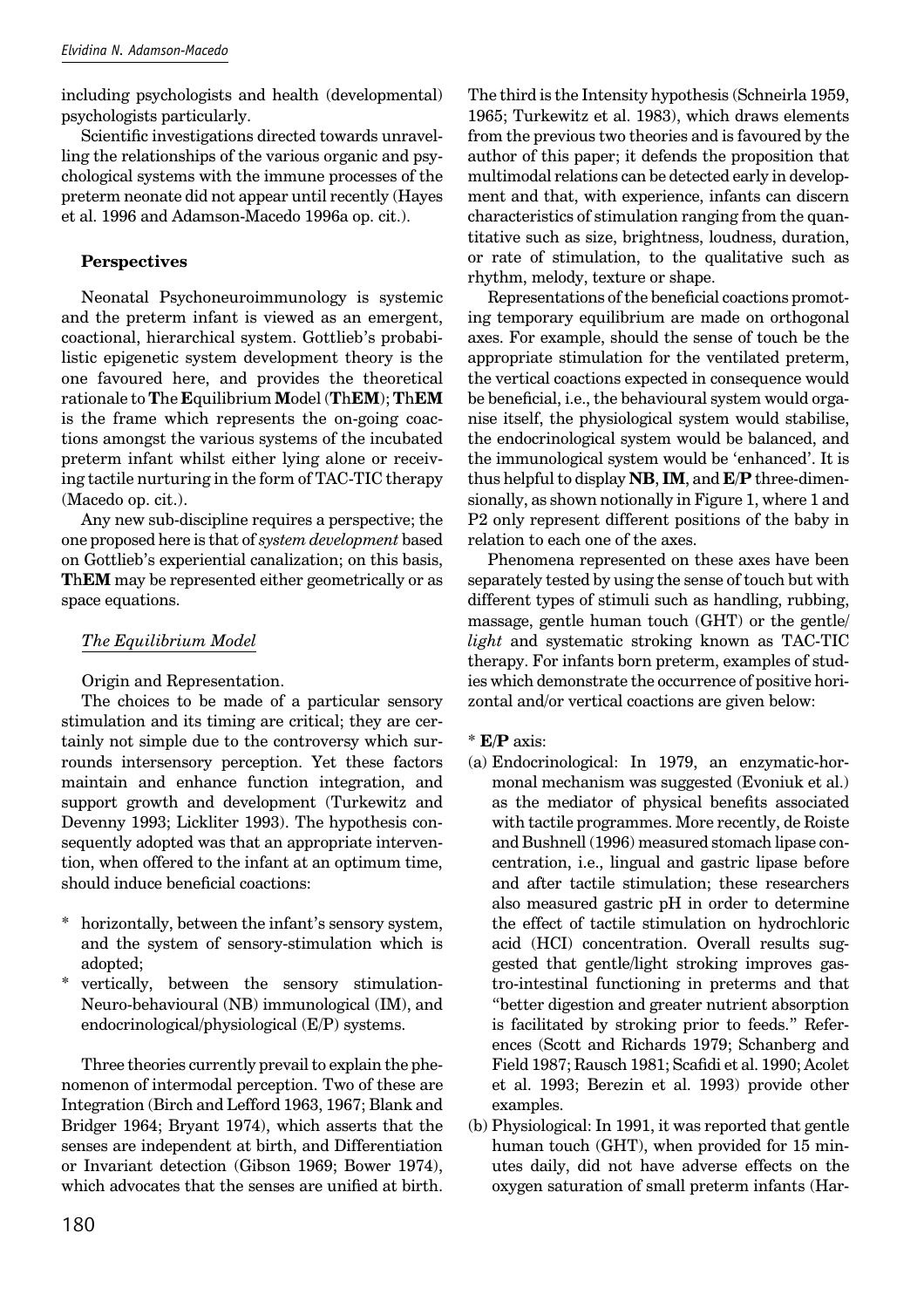

**Fig. 1. T**he **E**quilibrium **M**odel (**T**h**EM**) (Macedo 1984; Adamson-Macedo 1988, 1991, 1995, 1996).

rison et al. 1991); in 1994, 81 sessions of TAC-TIC therapy were administered to 11 ventilated small preterms; the results showed stabilisation of oxygen saturation (Adamson-Macedo et al.). References of Gorski et al. 1990; Acolet et al. 1993; Morrow et al. 1991; Leeuw et al. 1991; Adamson-Macedo et al. 1997) provide other examples.

#### \* **IM** axis:

Presently, there is increasing interest on Immunological axis: investigating coactions in other organic and psychologic systems; Hayes et al. 1996 showed that secretory Immunoglobulin A (sIgA) can be detected during the first week of life of the very small ventilated preterm, and suggested that concentrations of sIgA are greater three minutes after intervention by gentle/*light* stroking (TAC-TIC). These results referred to a baseline phase (3 mins. before intervention) and a control condition in which the infants undergo spontaneous activities in their incubators.

#### \* **NB** axis:

Neuro-behavioural axis: Systematic studies which observe and record both behaviour and behavioural state, prior and during intervention, are rare. In the author's experience, gentle/*light* stroking tends to elicit a greater number of organising rather than disorganising behaviours, and this may indicate that beneficial coactions are occurring (Adamson-Macedo et al. 1994b; Hayes 1996). Constantinou et al. 1997 found that skin-to-skin holding does not interfere with the rest-activity period of low birthweight infants. Other studies show non-beneficial coactions,

i.e., disorganised behaviours as a consequence of other kinds of touch intervention (Eckerman and Oehler 1992; Gorski et al. 1990; Harrison et al. 1991). These last results are questionable however since the interventions employed do not appear to be systematic. In any event, the results of different studies are not directly comparable; the area remains controversial and requires further investigation.

In studying the mediational role of sensory stimulation in promoting beneficial coactions, several variables need to be taken into account; such as Gestational Age (GA), Birthweight (BW), Gender, Behavioural State or morbidity status, as well as quantitative and qualitative dimensions of the sensory stimulatus itself.

Systematic and well controlled studies, with large samples, which investigate intra-modal (e.g. deep versus light stroking) variability have not hitherto been carried out. An exploratory study  $(N = 1)$  has been recently carried out by Hayes (1996) to investigate the effect of different pressure using the same tactile intervention; results suggested that deep stroking increased the distress of the extremely low birthweight ventilated preterm. It seems that it is paramount to carry out studies which elucidate issues related to intramodal variability, particularly with the tactile sense (Hayes and Adamson-Macedo 1997b).

There was no evidence that the 'touch' stimulation used by some of the authors above had deleterious effects (medically unaccepted) such as significant increase in cortisol level (Acolet et al. 1993; sharp fall on Tc PO2 (Acolet et al. 1993; Gorski et al. 1990; Morrow et al. 1991; Harrison et al. 1991; Adamson-Macedo et al. 1994a and b, 1997, decrease in secretory Immunoglobulin A (sIgA)  $(Hayes et al. 1996)$ , or significantly higher frequency of disorganised behaviours (Adamson-Macedo et al. 1994a and b op. cit.); one can thus hypothesise that beneficial coactions are occurring within the sensory system of the preterm baby and between the sensory system and the baby's other systems. Recent research (Hayes 1996; Hayes and Adamson-Macedo 1997a, in preparation) have tested 3 axes simultaneously.

Although the above is sufficient for practical purposes, it may create conceptual problems whenever a baby is in distressed condition before treatment, since this is represented by a negative value on the behavioural axis as in Fig. 2. It should be noted that the units in the three defined directions are each arbitrarily chosen;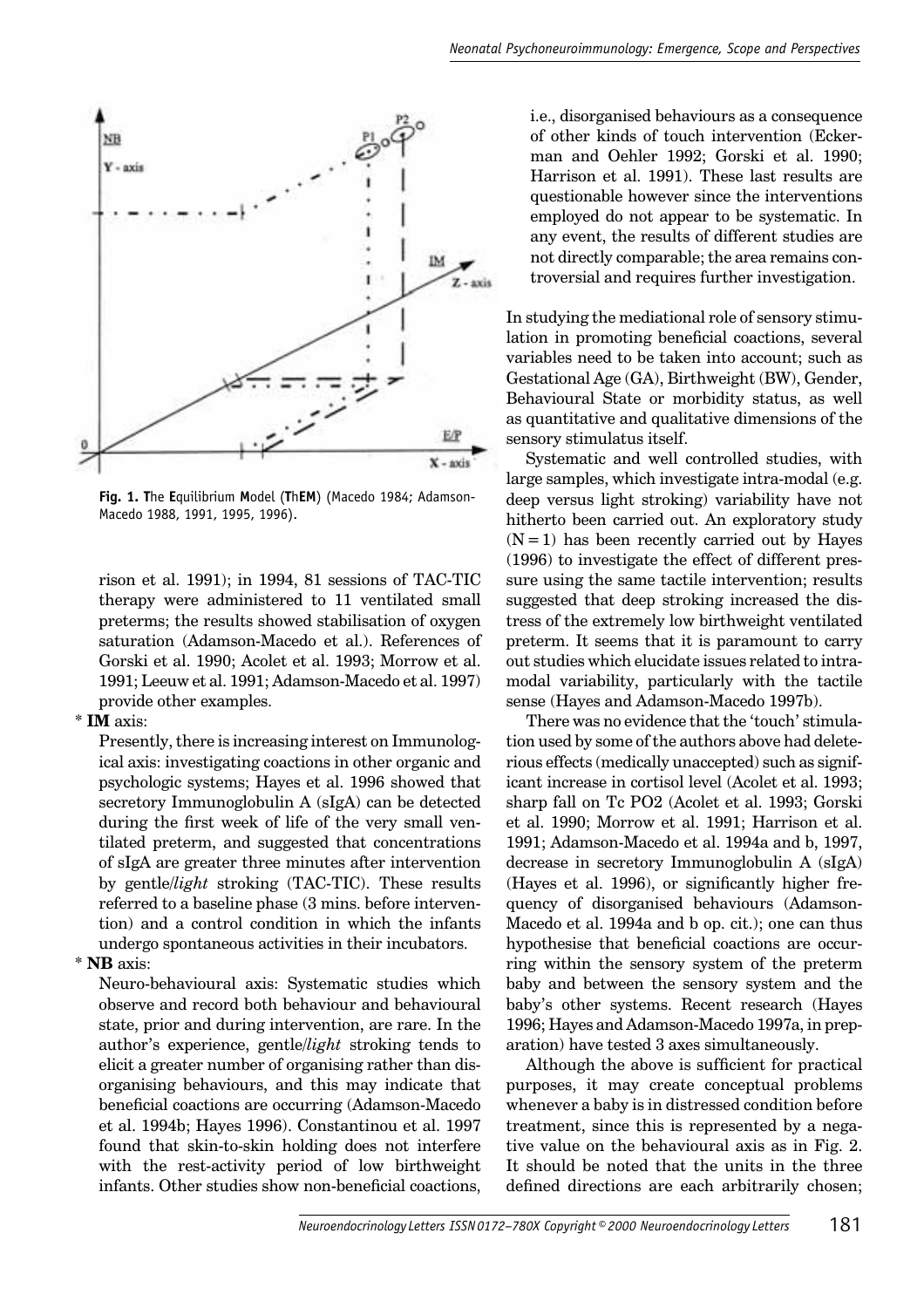they correspond to the specific and consistent measurements appropriate to the phenomena being measured.

As in Fig. 1, P1, P2 and P3 represent a position of the baby or a group of babies in relation to each of the axes. For example, P3 represents a baby who had a unit of -3 in the **Y**-axis; this negative unit implies that the baby had responded to the intervention with more disorganising than organising behaviours. The vertical coaction, i.e. of the sensory system with the behavioral system, was nonbeneficial. If the three axes would show non-beneficial coactions, e.g. a decrease on the unit of the **Z**-axis and a sharp decrease or increase on **X**-axis, it is here suggested that the intervention should be interrupted otherwise it should be continued.

The investigator may require to represent the coactions whenever there are more than 3 variables.

In order to display the 3-dimensional Equilibrium Model of Fig. 2, a notation of three-dimensional co-ordinate geometry may be adopted. Thus  $\text{Pn} = \text{n}_1\textbf{X} + \text{n}_2\textbf{Y}$  $+n_{3}Z$ , where n<sub>1</sub>, n2, and n3 simply represent values on the three orthogonal axes  $X$  (= E/P),  $Y$  (= NB), and **Z**  $(= IM); P$  on Fig. 2 is a point representing the condition of the baby on the diagram, as in Figure 1;  $n_1X, n_2Y, n_3Z$ are not algebraic products, but simply indicate positions or locations  $n^1$ ,  $n^2$ ,  $n^3$ , appropriate to the measurement regime and scale adopted for each respective axis.



**Fig. 2. T**he **E**quilibrium **M**odel (**T**h**EM**) (Macedo 1984; Adamson-Macedo 1988, 1991, 1995, 1996).

Equation (1) depicts a notional situation in arbitrary units where  $E/P$  response =  $+3$ , Behaviour  $= +7$ , and Immunological resistance  $= +4$ :

$$
\mathbf{P}_1 = 3\mathbf{X} + 7\mathbf{Y} + 4\mathbf{Z}
$$

As a further example, should the baby's behaviour pattern remain at  $+7$ , but endocrinal/ physiological and immunological responses improve by  $10\%$  and  $5\%$ , respectively, eqn. (1) would then become:

$$
\mathbf{P}_2 = 3.3\mathbf{X} + 7\mathbf{Y} + 4.2\mathbf{Z}
$$

This geometric method of representation in the form of a space equation may be extended felicitously; its superiority is manifest whenever it is desired to represent four or more parameters. For example, data may be forthcoming from specific endocrinal as distinct from endocrinal/ physiological measurements. This enables the E/P axis to be divided into two, the **X**-axis being retained for physiological phenomena, P.

The interaction of the endocrine system, E may now be given on a **W**-axis; effectively, there are now four axes in a 4-dimensional space, a situation impossible to represent on orthogonal axes, as well as being conceptually difficult for the human mind. However, by extending the notation adopted above, the conceptual problem disappears and the geometrical representations of Figs. 1 and 2 may be discarded; by adding a fourth term W to represent endocrinal effects E in, say, eqn. (2) and assigning an arbitrary value of +2.5, and substituting the positive value of  $+7Y$  by a negative one of -3**Y**:

$$
P_4 = 2.5W + 3.3X - 3Y + 4.2Z
$$

It may be noted that this mathematical shorthand also avoids use of suppressed zeros (or origins) in one or more axes whenever the geometrical representation is used, as in Fig. 3: one of the axes  $(Z = IM \text{ axis})$  is drawn, for emphasis, with a suppressed origin. P1 in this example refers to the condition of the baby or group of babies before the beginning of the intervention (3 minutes before). The group of babies displayed a numerical assessment of -3 (**Y**-axis) which indicates that the babies were responding to the environment with more disorganising than organising behaviours. This is considered a non-beneficial vertical coaction, i.e. the behavioural system with the environment.

At the same time the **Z** and **X**-axes are assessed and the group of babies' concentration of secretory IgA ( $\mathbb{Z}$ ) is of 31 micro-gram per millilitre ( $\mu$ g/ml); their mean Heart Rate (beats/min) was 148. All axes were assessed again after 3 minutes of the intervention; these units compared were the base-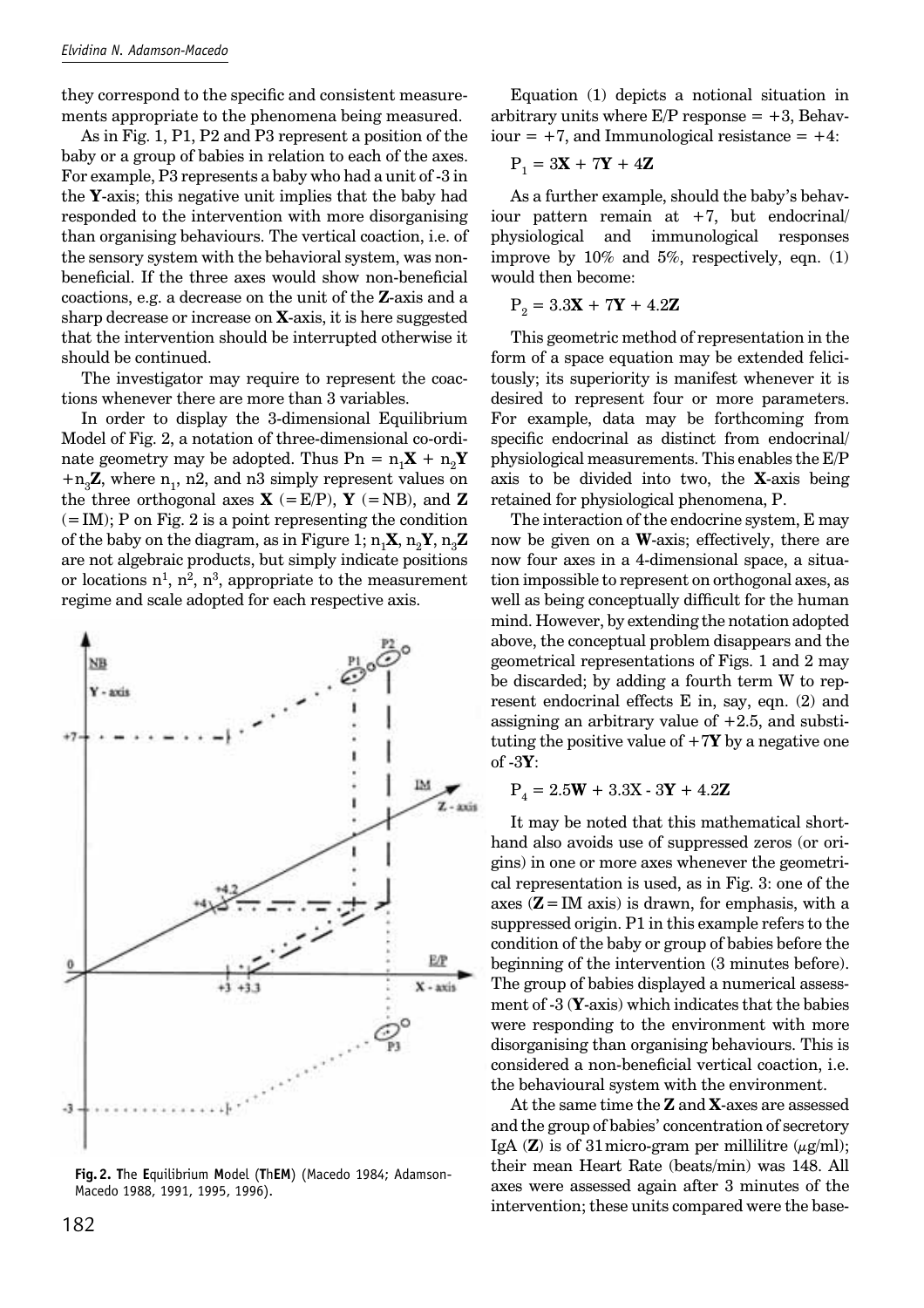

**Fig. 3. T**he **E**quilibrium **M**odel (Th**EM**); examples of coactions (suppressed origin on **Z**-axis).

line above represented by P1. As Fig. 3 shows the mean Heart Rate (**X**) did not change, but both axes **Z** and **Y** did; **Z** increased to  $44 \mu$ g/ml and **Y** became positive or +7. These results are interpreted as an example of beneficial horizontal and vertical coactions; it is expected that such coactions would contribute to improve the quality of life of the preterm infants and facilitate their development.

#### **Conclusions and Observations**

The Model and its representations described here contributes to the requirements stipulated by Munro (1992) who emphasised, "Although it is common to find diverse phenomena included in single formulations (e.g., the linking of immune function to mental effects, or social behaviour to cognition), the nature of the linkage is typically obscure because, as Harré, Clarke, and de Carlo point out, there is no organizing conceptual framework such as one finds in the physical sciences." (in Munro 1992)

The Model is compatible with Gottlieb's (1991a, 1991b, 1976b, 1993) theory of Experiential Canalization of Behavioural Development; with sociogenesis (Vygotsky 1962, 1987) and with Munro's (1992) proposition of a model of integration rather than reduction in order to explain important phenomena of interest to Psychology; it is supportive of the proposal of Wilson et al. (1992) for an integrative approach to self-regulation.

Sociogenesis holds that all higher psychological processes, such as learning, cognition, and personality are results of early social interactions. This concept has been recently used in the animal literature (Gottlieb 1993). For example, social induction of malleability in ducklings has been studied; it was found that malleability was absent when ducklings were tactually isolated from one another. These experimental results indicated that tactile contact, even when provided by stuffed ducklings, is the sensory basis of malleability (Gottlieb 1993).

Careful and systematic observations of the incu-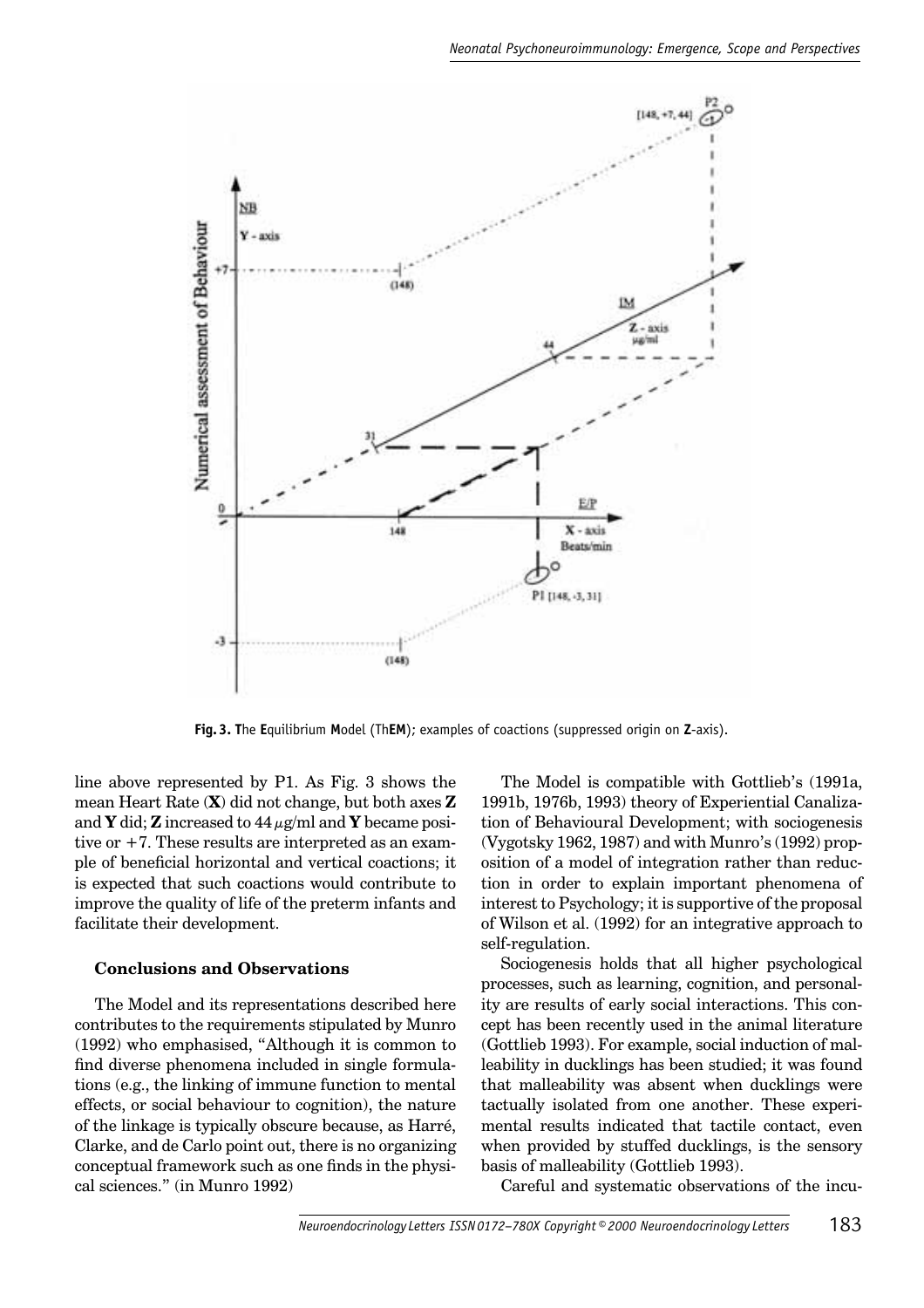bated infant, which is temporarily his/her natural social ecological context, may lead to the acquisition of new ways of understanding early human development within an integrative perspective. Interdisciplinary complexity of the phenomena of behaviour and mentation requires a systematic approach which recognises the interrelationships between the various non-independent variables; simplistic single stimulus/response models are quite insufficient and frequently erroneous. The hypotheses proposed in this paper should be further tested; the Model could be extended to other phenomena such as measures that affect regulation and intersubjective relatedness (Trevarthen and Hubley 1978).

No single branch of neuroscience or of psychology, or other related discipline, can scientifically understand behaviour and mentation; as Bunge (1980) pointed out "… the problem is a multilevel one, and this is because man exists on all levels.'' To overcome such a difficulty, a system approach is manifestly necessary.

The aim of **T**he **E**quilibrium **M**odel is to establish a display and/or systematic format, as appropriate, for the interactive association of the individual selfregulatory mechanisms of the preterm infant, and so contribute to the theory and practice of Neonatal Psychology. The Model is presently in use and fulfils two important functions:

- (i) a method for illustrating self-regulatory phenomena in which the various relationships which contribute to self-regulation become easier to comprehend.
- (ii) an experimental framework from which further predictions and postulates may emerge more readily than would otherwise be the case, thereby leading to the design of systematically-formulated experiments, and towards a unified theory of development of the preterm neonate viewed as an emergent, coactional and hierarchical developing system.

Neonatal Developmental Psychoneuroimmunology is here defined as "the scientific study of the complex horizontal and vertical coactions of the phenomena of mental life, behaviour, neural, endocrine and immune processes of the preterm neonate and their consequential role in the facilitation and maintenance of health and treatment of disease".

#### REFERENCES

- Acolet, D., Modi, N., Giannakoulopoulos, X., Bond, C., Weg, W., Clow, A. and Glover, V. Changes in plasma cortisol and catecholamine concentrations in response to massage in preterm infants. Archives of Diseases in Childhood, 68, 29–31, (1993).
- Adamson-Macedo, E.N. Systematic Gentle/Light Stroking and Maternal Random Touching of ventilated preterms: A Preliminary Study. International Journal pf Prenatal and Perinatal Psychology and Medicine, 9:1, 17–31, (1997).
- Adamson-Macedo, E.N. and Carson, R. Changes in Beta-endorphin in ventilated preterm infants and their association with sensory nurturing programmes, Current research proposal submitted, (1997).
- Adamson-Macedo, E.N. The Equilibrium Model: Understanding the psychoneuroimmunology of the preterm neonate, Infant Behavior and Development, 19, 6 and 9, (1996a).
- Adamson-Macedo, E.N. Neonatal Psychology: system development Chapter 34, Advances in Perinatal Medicine, Parthenon Publishing, Lancs, in press (1996b).
- Adamson-Macedo, E.N. Concept and evolution of a developmental model for the psychoneuroimmunology of the preterm neonate, Annual Conference of the Society of Reproductive and Infant Psychology, Leicester, 5–7 September (1995).
- Adamson-Macedo, E.N. Towards a Psycho-Neuro-Immunological Model of Infant Early Stimulation, Psychophysiology Society Newsletter, 18, (1991).
- Adamson-Macedo, E.N., de Roiste, A., Wilson, A., de Carvalho, F., and Dattani, I. TAC-TIC therapy with High Risk, Distressed, Ventilated Preterms. Journal of Reproductive and Infant Psychology, 12:2, 249–252, (1994a).
- Adamson-Macedo, E.N., Hayes, J.A. and Simcock, J. Distressed Infant: Early responses to gentle systematic touching therapy. Infant Behavior and Development, 17, 258, (1994b).
- Adamson-Macedo, E.N. Monitoring of the infant in intensive care. Together for Children, Fifth International Conference of the International Academy of Pediatric Transdisciplinary Education jointly with the International Collge of Pediatrics, London, May (1988).
- Adamson-Macedo E.N. Effects of Tactile Stimulation on Low and Very Low Birth Weight Infants During The First Week of Life. Current Psychological Research and Review, 6, 305–308, (1985).
- Adamson-Macedo, E. N. The Equilibrium Model: Understanding the psychoneuroimmunology of the preterm neonate, Infant Behavior and Development, 19, 6–9, (1996).
- Anand, K. J. S. and Hickey, P. R. Pain and its effects in the newborn neonate and foetus. New England Journal of Medicine, 317:21, 1321–1329, (1987).
- Anand, K. J. S. The Biology of Pain Perception in Newborn Infants, Advances in Pain Research Therapy, 15, 113–121, (1990).
- Atkinson, J. C., Yeh, C., Oppenheim, F., Bermudez, D., Baum, B. J. and Fox, P. Elevation of salivary antimicrobial proteins following HIV-1 Infection, Journal of AIDS, 3, 41–48, (1990).
- Aynsley-Green, A., Soltesz, G., Jenkins, P. A. et al. The metabolic and hormonal milieu of the human fetus at 18–21 weeks gestation, II, Blood glucose, lactate, pyruvate and ketone body concentrations, Biology of the Neonate, 47, 19–25, (1985).
- Barlow, M., Cates, K. L., Rowe, J. C., Cynthia, G. and Desbonnet, C. Development of the Immune System in Very Low Birth Weight (Less than 1500g) Premature Infants: Concentrations of Plasma Immunoglobulins and Patterns of Infections, Pediatric Research, 20:9, 899–904 (1986).
- Berezin, A, Rodrigues, F. P. M., Gallace, C. B., Soares, C. X. and Da Silva Guedes, M. L. Resultado de um Programa de Estimulação de Prematuros com Estìmulos de Sucção Não-Nutritiva e Interação Mãe-RN. Avaliação de Ganho Ponderal. Revista Paulista de Pediatria, 11,2, (1993).
- Birch, H.G. and Lefford, A. Intersensory development in children.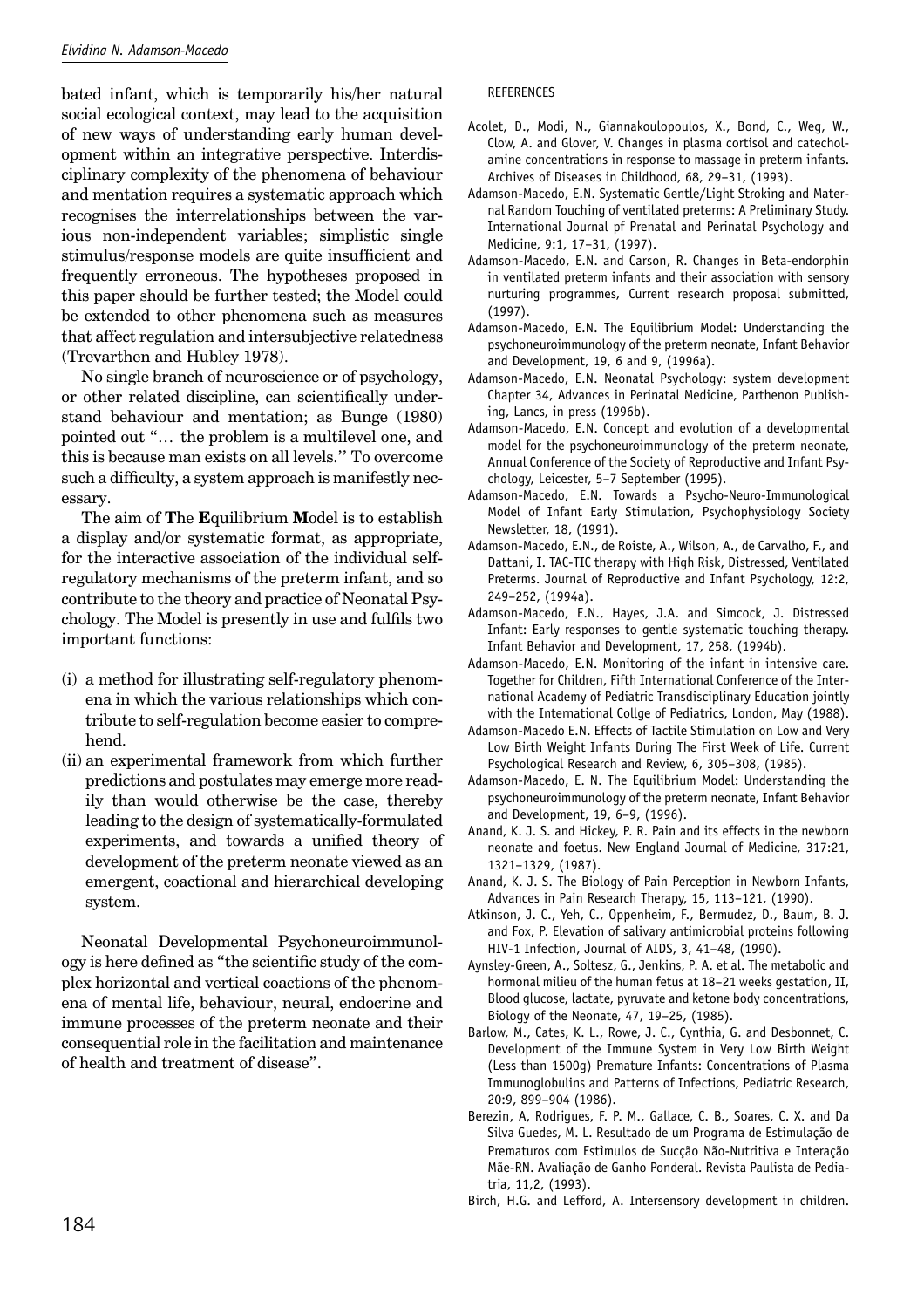Monographs of the Society for Research in Child Development, 28 (5, Serial No. 89), 1–47, (1963).

- Birch, H.G. and Lefford, A. Visual differentiation, intersensory integration, and voluntary motor control. Monographs of the Society for Research in Child Development, 32, (1–2, Serial No.110), (1967).
- Blank, M. and Bridger, W.H. Crossmodal transfer in nursery school children. Journal of Comparative and Physiological Psychology, 58, 277–282, (1964).
- Bower, T.G.R. Development in infancy, San Francisco, Freeman, (1974).
- Bronfenbrenner, U. The ecology of human development: Experiments by nature and design, Cambridge, MA, Harvard University Press, (1979).
- Bryant, P. Perception and understanding in young children: An experimental approach, London, Methuen, (1974).
- Bunge, M. From neuron to behavior and mentation: An exercise in levelmanship, in Information processing in the nervous system (H. M. Pinsker and W. D. Willis Jnr., W. D. eds.) pp. 1–16, New York, Raven Press, (1980).
- Burnet, F. M. Evolution of the immune process in vertebrates, Nature, London 232, (1968).
- Constantinou, J. C., Adamson-Macedo, E. N. Stevenson, D. K., Mirmiran, M. and Fleisher, B. E. Effects on skin-to-skin holding on general movements of preterm infants, submitted (1997).
- Craig, K. D., Whitefield, M. F., Grunau, R. V. E., Linton, J. and Hadjistravppoulos, H. Pain in the preterm neonate: behavioural and physiological indices, Pain, 52, 287–300, (1993).
- Denenberg, V. H. The effects of early experience, in The behavior of domestic animals, (E. S. E. Hafez, ed.) pp. 95–130, London, Bailliere, Tindall and Casell, (1969).
- Denenberg, V.H., and Morton, J.R.C. Effects of environmental complexity and social groupings upon modification of emotional behavior, Journal Comp. Physiol. Psychol., 55, 242–246, (1962).
- de Leeuw, R., Colin, E. M., Dunnebier, E. A. and Mirmiran, M. Physiological Effects of Kangaroo Care in Very Small Preterm Infants, Biology of the Neonate, 59, 149–155, (1991).
- de Roiste, A., and Bushnell, I. The immediate gastric effects of a tactile stimulation programme on premature infants Journal of Reproductive and Infant Psychology, 13, 57–62, (1995).
- de Roiste, A., and Bushnell, I. Tactile Stimulation And Preterm Infant Performance on an Instrumental Conditioning Task. Journal of Reproductive and Infant Psychology, 11, 155–163, (1993).
- de Roiste, A. and Bushnell, I. W. R. Tactile stimulation: Short-and long-term benefits for pre-term infants. British Journal of Developmental Psychology, 14, 41–53, (1996).
- Dewey, J. and Bentley, A. F. Knowing and the Known. Boston, Beacon Press, (1949).
- Eckerman, C.O. and Oehler, J.M. Very-low-birthweight Newborns and Parents as Early Social Partners, in The Psychological Development of Low Birthweight Children—Annual Advances in Applied Developmental Psychology, 6, (S.L. Friedman and M.D. Sigman, eds.) pp. 91–123, Norwood, N.J., Able Publishing Corporation, (1992).
- Emde, R. Development terminable and interminable I and II. International Journal of Psychoanalysis, 69, 23–42 and 283–296, (1988).
- Evans, P., Bristow, M., Huckledbridge, F., Clow, A. and Walters, N. The relationship between secretory immunity mood and life-events, British Journal of Clinical Psychology, 32, 227–236, (1993).
- Evoniuk, G. E., Kuhn, C. M. and Schanberg, S. M. The effect of tactile stimulation on serum growth hormone and tissue ornithine decarboxylase activity during maternal deprivation in rat pups, Communication in Psychopharmacology, 3, 363–370, (1979).
- Frankenhauser, M. The sympathetic-adrenal and pituitary-adrenal

response to challenge: Comparison between the sexes, in Biobehavioral bases of coronary heart disease (T.M. Dembroski, T.H. Schmidt and G. Blumchen, eds.) pp. 91–105, New York, Karger, (1983).

- Friedman, M. G., Entin, N., Zedeka, R. and Dagan, R. Subclasses of IgA antibodies in serum and saliva samples of newborns and infants immunised against rotavirus, Clinical Experimental Immunology, 103, 206–211, (1992).
- Gedo, J. Beyond interpretation: towards a revised theory for psychoanalysis, New York, International Universities Press, (1979).
- Gibson, E.J. Principles of perceptual learning and development, New York, Appleton-Century-Crofts, (1969).
- Gorski, P. A., Huntington, L. and Lewkowicz, D. J. Direct computer recording of premature infant and nursery care: Distress following two interventions. Pediatrics, 72, 198–202, (1990).
- Gottlieb, G. Social induction of malleability in ducklings: sensory basis and psychological mechanism. Animal Behavior, 45, 707–719, (1993).
- Gottlieb, G. Social induction of malleability in ducklings. Animal Behavior, 41, 953–962, (1991a).
- Gottlieb, G. Experiential Canalization of Behavioral Development: Theory. Developmental Psychology, 27:1, 4–13, (1991b).
- Gottlieb, G. Conceptions of prenatal behavior, in Development and evolution of behavior (L. R. Aronson, et al. eds.), San Francisco, W.H. Freeman, (1970).
- Gottlieb, G. Conceptions of prenata development: Behavioral Embriology. Psychological Review, 83, 225–233, (1976b).
- Gottlieb, G. Individual Development and Evolution: The Genesis of Novel Behavior. New York, Oxford University Press, p.163. (1992).
- Greenspan, S. Intelligence and adaptation: An integration of psychoanalytic and Piagetian developmental psychology. Psychological Issues, 47/48, New York, International Universities Press, (1979).
- Grunau, R. V. and Craig, K. D. Facial activity as a measure of neonatal pain expression. Advances in Pain Research Therapy, 15, 147–155, (1990).
- Gupta, D. Prenatal exposure to hormones and drugs: consequences for postnatal development of body and mind, The International Journal of Prenatal and Perinatal Studies, 1:2, 151–165 (1989).
- Hamosh, m. Lingual lipase and fat digestion in the neonatal period, Journal of Pediatric Gastroenterology and Nutrition, 2, 236–241, (1983).
- Haque, K. N., Zaidi, M. H. and Bahakim, H. IgM-Enriched Intravenous Immunoglobulin Therapy in Neonatal Sepsis, AJDC, 142, 1293–1296, (1988).
- Harrison, L. L., Leeper, J. and Yoon, M. Preterm Infants' Physiologic Responses to Early Parent Touch. Western Journal of Nursing Research, 13:6, 698–713, (1991).
- Hayes, J. A., Adamson-Macedo, E. N., and Perera, S. Secretory Immune responses of ventilated preterms to gentle/light systematic stroking, Infant Behavior and Development, 19, 7, (1996).
- Hayes, J. A. TAC-TIC: a non-pharmacological approach to the alleviation of neonatal pain, Unpublished doctoral dissertation, University of Wolverhampton, (1996).
- Hayes, J. A. and Adamson-Macedo, E. N. Deep or Light Touch? In preparation (1997a).
- Hayes, J. A. and Adamson-Macedo, E. N. Coactions between the physiological, behavioural and immunologic systems of the ventilated preterm neonate, in preparation (1997b).
- Hepper, P. G. and Shahidullah, S. The beginnings of mind-evidence from the behaviour of the fetus. Journal of Reproductive and Infant Psychology, 12, 143–154, (1994).
- Hooker, D. The Prenatal Origin of Behavior, Hafner, N. Y, (1969).
- Horowitz, F. D. Exploring developmental theories: Towards a structural/behavioral model of development, Erlbaum, Hillsdale,